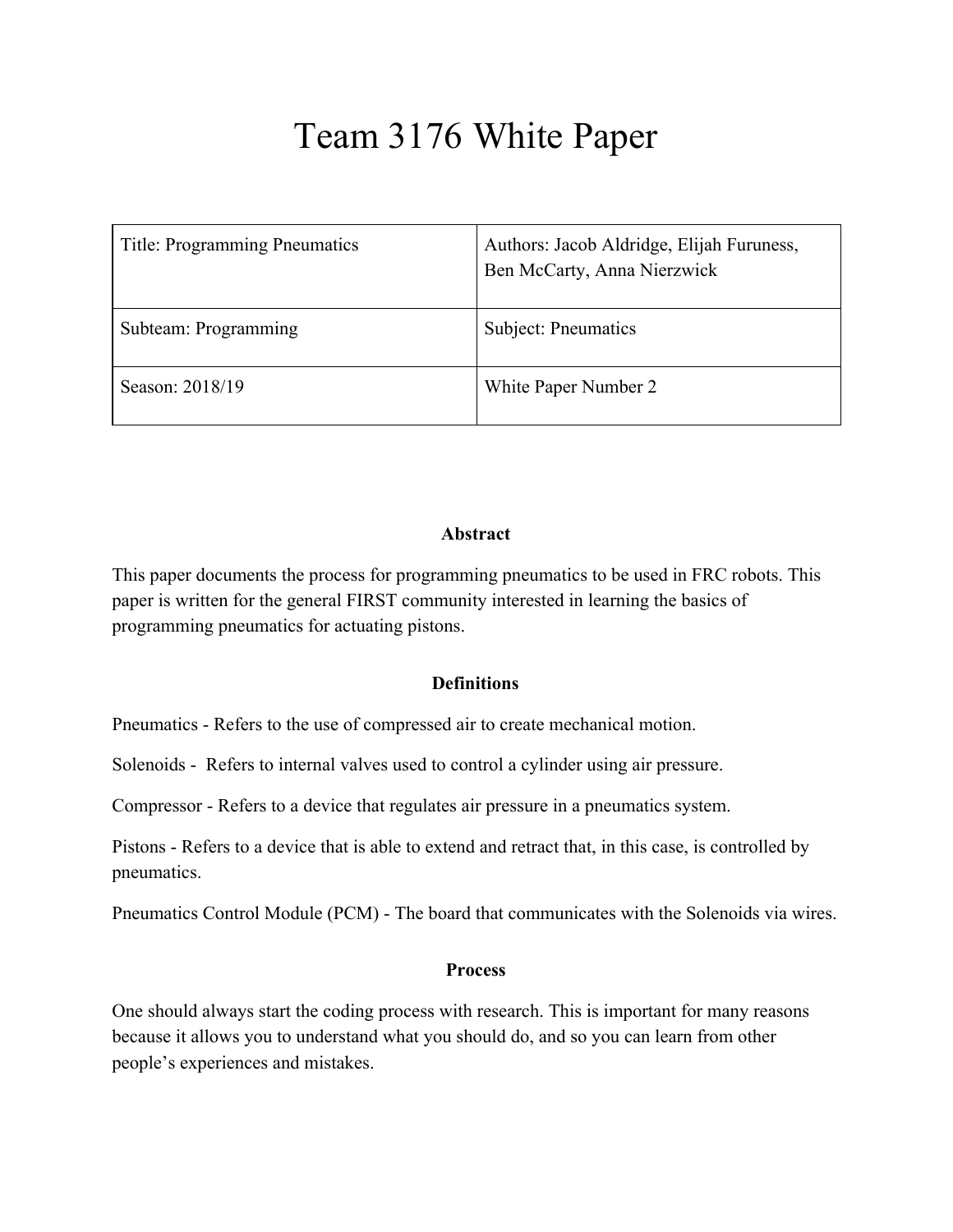## **Research**

Considering pneumatics (the code portion, at least) is easy to set up; research was relatively quick. Once the necessary imports and methods were found we had sufficient enough info to begin programming. Our primary source was the official WPILIB Pneumatics guide.

#### **Issues**

A common issue popped up after the Electrical team rewired the pneumatics testing board. Suddenly, the pistons did not operate as programmed. In fact, they did the opposite as they were programmed to do. It turned out the Electrical team plugged in the Solenoids to different ports, which jeopardized the code that was written. There were multiple ways to fix the issue, written below in order from easiest to most difficult:

- 1. Change the ports in the code.
- 2. Change the pneumatic tubing connected to the solenoids
- 3. Change the ports on the PCM

# **Pneumatics Coding**

After you have obtained all the knowledge about what pneumatics and are aware of the possible problems, you are ready to start coding.

# **Getting Started**

There are a few classes that are used when programming pneumatics.

- 1. Solenoid: This class controls the pistons by setting the Solenoids either true or false.
- 2. Compressor: Manages the functions of the compressor. In some cases, controlling the compressor is not necessary, so this class in not always needed when programming.
- 3. Joystick: A joystick is required for communicating with the Solenoids and the Compressor.

# **Instantiating Solenoids**

Whilst instantiating Solenoids, you must first know the port that the Solenoids are plugged into. Look at the COMP side of the PCM and find the corresponding ports within which the solenoids are connected.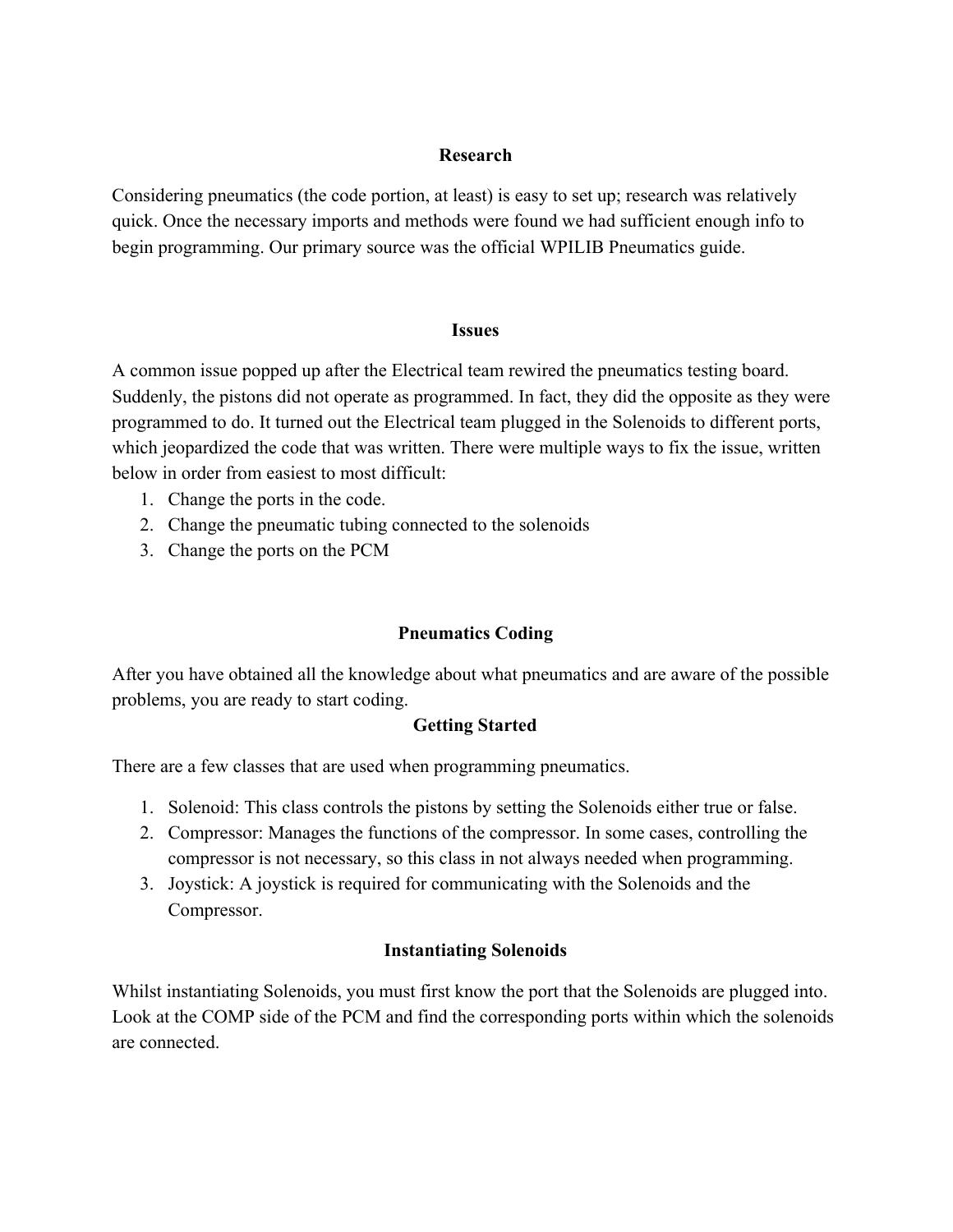

In the image, all four ports are being used, so you must instantiate four Solenoids, two for each piston. For example:

Solenoid blue1 =  $new$  Solenoid(0);

You should also instantiate your Compressor and Joystick. The Compressor does not need anything in the constructor, so it's pretty straightforward.

# **Controlling Solenoids**

Considering pneumatics operate under simple boolean values, it should come as no surprise that controlling them is quite easy. The method set (boolean) is used to actuate the solenoids. Remember, as each piston utilizes two separate solenoids each must be set to operate it. Also, both connected solenoids must be set to opposite values(so if the first is set to true the second must be false).

### **Controlling The Compressor**

The compressor is also simple to use. They do not appear often in the code, and when used, their methods are simple and self-explanatory. To turn on the compressor, use the start() method and to turn it off, use the stop() method.

#### **Tips**

Because you have two Solenoids per piston, it can be tedious to change them both. So, you can create a method that does it for you.